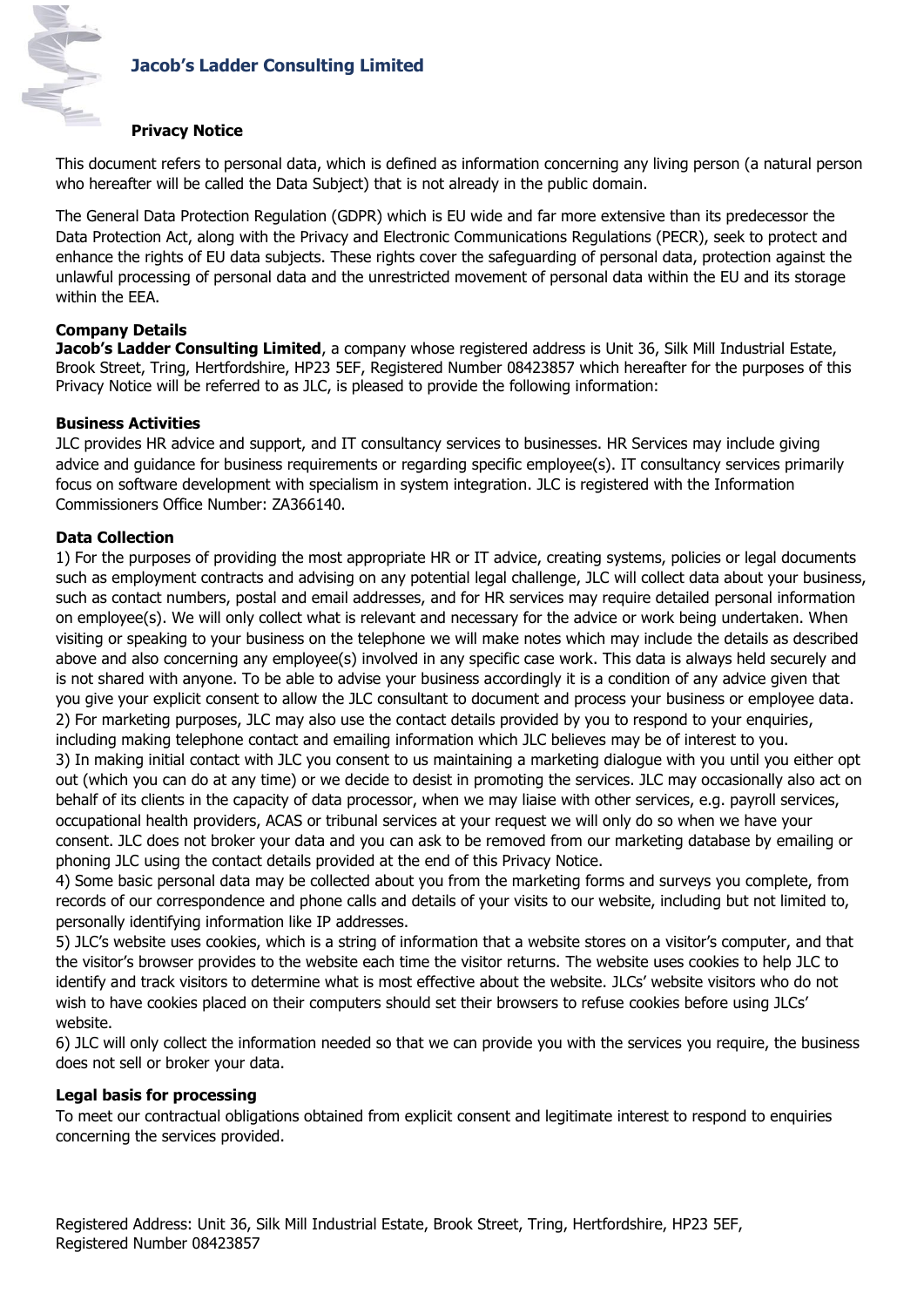

# **Legitimate interests pursued by JLC**

To provide advice, support and guidance for all types of Human Resources requirements and for software development and systems integration within businesses.

# **Consent**

Through agreeing to this privacy notice you are consenting to JLC processing your personal data for the purposes outlined. You can withdraw consent at any time by using the postal, email address or telephone number provided at the end of this Privacy Notice.

In relation to personal data about individuals provided to JLC by you, particularly in the performance of HR Services, you must ensure that your organisation has the relevant consent in place from the individual for JLC to act as a data processor for your organisation.

## **Disclosure**

JLC will keep your personal data safe and secure, only consultants engaged in providing advice or services will have access to your business or employee data. JLC will not disclose your personal data unless compelled to, in order to meet legal obligations, regulations or valid governmental requests.

#### **Retention Policy**

In relation to our HR services, JLC will process personal data for the duration of any advice or piece of work engaged for under contract and will continue to store only the personal data needed for 7 years after any contract has expired to meet any legal obligations. After 7 years all personal data will be deleted, unless basic information needs to be retained by us to meet our future obligations to you, such as erasure details. If you wish any data to be retained for longer than 7 years in accordance with any company retention policies please notify JLC in writing at the start of the contract so the data can be passed back to the organisation at the 7 year expiry point.

## **Data storage and security**

JLC takes reasonable technical, administrative and physical security measures designed to protect your information. All data is held in the United Kingdom. JLC does not store data outside the EEA. Data is held on a secure server and work is carried out on encrypted and password protected machines. Any paper documents are kept in locked cabinets with restricted access. Emails are sent from a hosted account.

# **Your (and individual(s)) rights as a data subject**

At any point whilst JLC are in possession of, or processing your personal data, all data subjects have the following rights:

- Right of access you have the right to request a copy of the information that we hold about you.
- Right of rectification you have a right to correct data that we hold about you that is inaccurate or incomplete.
- Right to be forgotten in certain circumstances you can ask for the data we hold about you to be erased from our records.
- Right to restriction of processing where certain conditions apply you have a right to restrict the processing.
- $\bullet$  Right of portability you have the right to have the data we hold about you transferred to another organisation.
- Right to object you have the right to object to certain types of processing such as direct marketing.
- Right to object to automated processing, including profiling you also have the right not to be subject to the legal effects of automated processing or profiling.

**If taking HR Services** – If JLC have been provided with personal data relating to individuals for HR Services you will need to be aware that all of the rights detailed above also relate to that information you have provided to JLC as a data processor on your behalf. Therefore any requests relating to personal data for an individual submitted to your organisation will need to be notified to JLC in order that the data subject rights can be actioned.

In the event that JLC refuses your request under rights of access, we will provide you with a reason as to why, which you have the right to legally challenge. At your request JLC can confirm what information it holds about you and how it is processed.

Registered Address: Unit 36, Silk Mill Industrial Estate, Brook Street, Tring, Hertfordshire, HP23 5EF, Registered Number 08423857